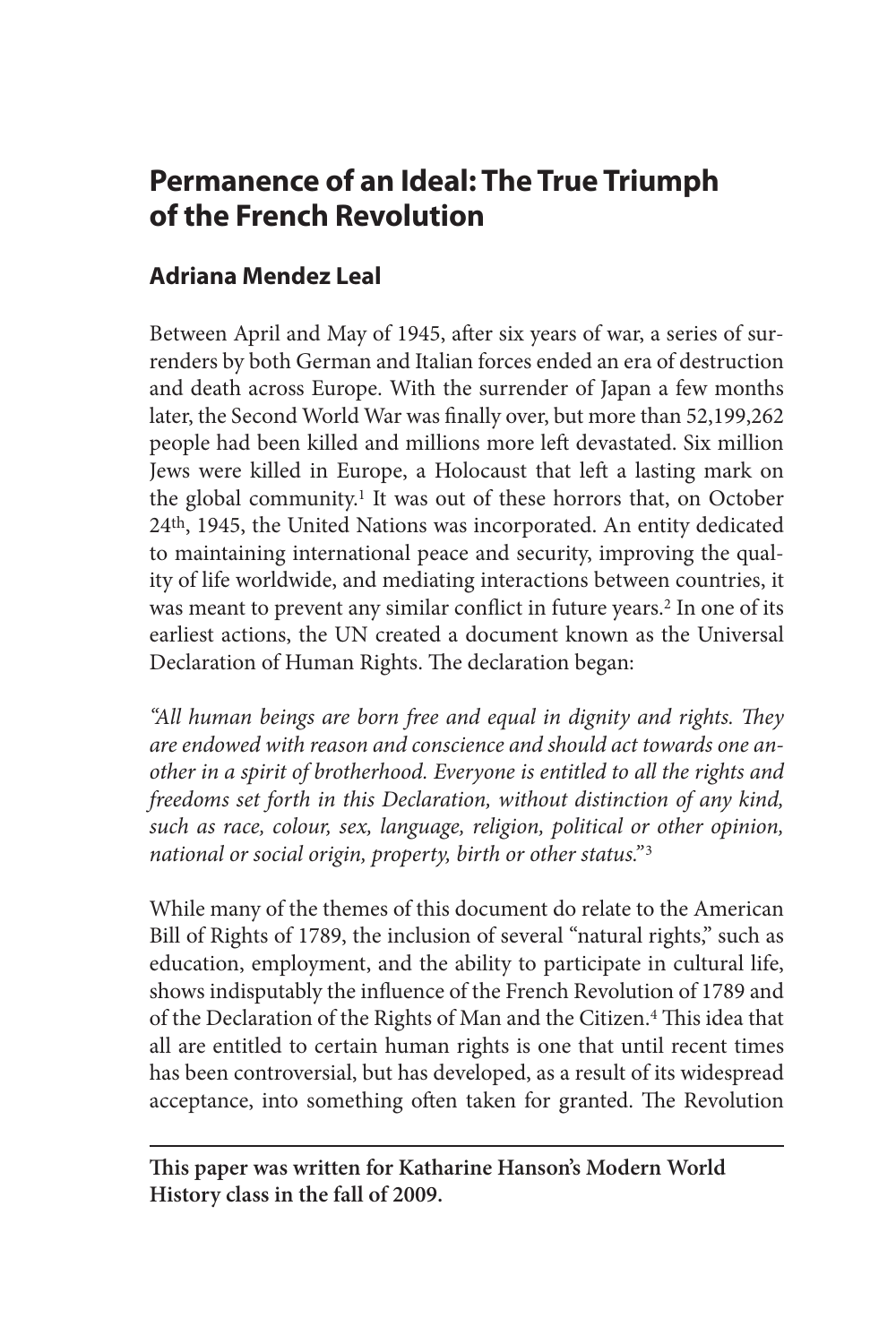of 1789 wasn't just the angry reaction of a crazed and belligerent mob, nor, despite its collapse into the Reign of Terror, was it evidence for the inability of the lower class to rule, as was argued by many scholarly contemporaries. While it did fail in the short term, converting a movement intent on preserving peace, liberty, and the rights of man into a reign of horror and death, ultimately the Revolution was indeed successful, as it defined the natural rights to which we are entitled at birth, and greatly influenced the modern mainstream perspective on human rights.

The French Revolution sprang out of the need of the population to feel that they had representation, and that the decisions made daily for them by their monarch would reflect the best interests of the people as a whole, instead of just those of the wealthy or politically connected. The French people felt constricted under the Estates system, which gave them no rights other than the right to exist and expected them to dedicate their lives to the service of the king and more directly their lords. The wealthy and the clergy, along with the king, received all of the benefits of society's production while remaining tax free, and controlled every aspect of the lives of the less fortunate, despite the fact that these privileged few made up only two percent of the population. The rest of the population worked constantly, as doctors, lawyers, peasants, merchants, and craftsmen, in order to support an élite that never reciprocated. However, the power of the ruling class was so great that it would take an outrage before the oppressed dared to stand up against their oppressors. In 1789, King Louis XVI called into session the Estates General and, by a vote of all three Estates, exacerbated the financial devastation of the Third Estate (everyone but nobles and clergy) through an increase in taxes. The revolutionary movement finally took hold. To retaliate, the rebels formed the National Assembly, a system very similar to a parliament, and published, as a declaration of their independence from the oppressive rule of the Crown, the Declaration of the Rights of Man. This iconoclastic document outlined, for the first time in France, the rights of the impoverished, the uneducated, the wealthy, the middle class, and everyone else, as being irrevocable and identical. It summarized the main goals of the revolutionaries: to establish liberty and equality for all, to better the lives of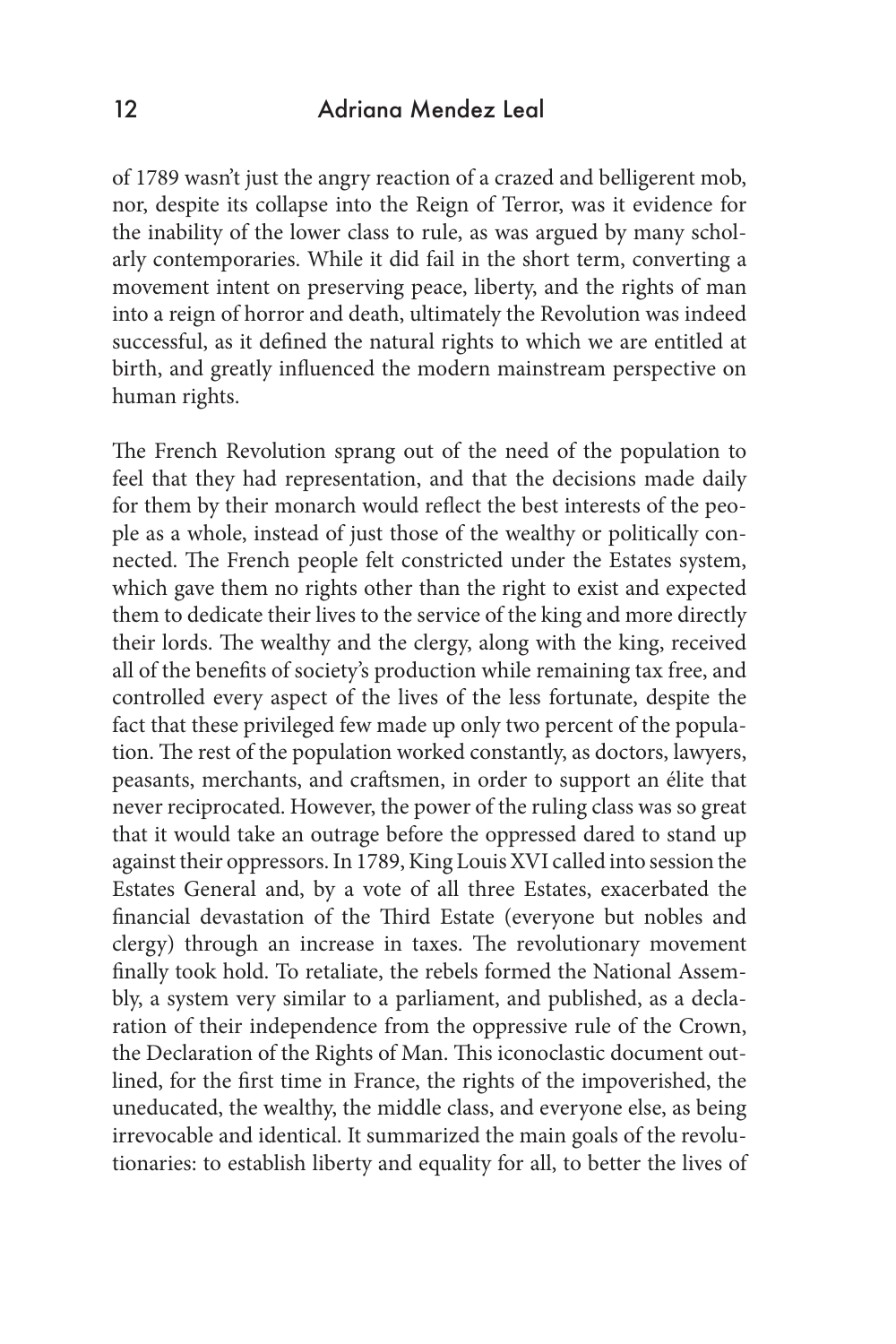the people as a unit,<sup>5</sup> and to switch the political direction of France to one that did not tolerate oppression.6 It also made provisions for the right to property, made arbitrary arrests illegal, and gave the people the right to free speech. In theory, these goals seem reasonable, and from a modern perspective even necessary: the work of persecuted men with the desire to be truly free.

However, passion in combination with unaccustomed freedom like that given to the revolutionaries can often lead to errors in judgment, and power, whether absolute or not, always has the potential to corrupt. Under the strain of political, social, and economic conflict, the French Revolutionaries' new government devolved into a tyranny that violated the rights they had so recently given the people. After establishing control, they were immediately thrown into war with the rest of Europe. After they defeated their attackers, a new kind of revolutionary emerged, trying to create a new beginning for France. Despite endowing their new regime with an idealistic outlook—creating an adapted constitution in the year 1793 that detailed a democratic world from all angles—they never lost sight of the enemies they were convinced were hiding just around the corner, even as they were faced with food shortages, war, and inflation. After only a short period of time in control, the newly christened National Convention passed legislation detailing the kinds of people whom France would no longer house—namely, according to the Law on Suspects of September 17, 1793, those who supported other forms of government from that of the Revolution, former nobles who had not cemented a friendship with the Revolution, or anyone who had emigrated during the Revolutionary Wars and then returned after its conclusion. In fact, the decree called for the arrest and imprisonment of all of these. Former public officials, non-citizens, and those who couldn't show evidence of their contribution to society were also persecuted. The convention outlawed women's clubs and popular societies to prevent protest over the poor circumstances in which people were living.7 As a result of the constant turmoil, they lost sight of their original goals, and never actually put their constitution in place. France became the stage for myriad new power struggles, between the Girondins and the Montagnards (the two main political groups), between women and men, and between revolu-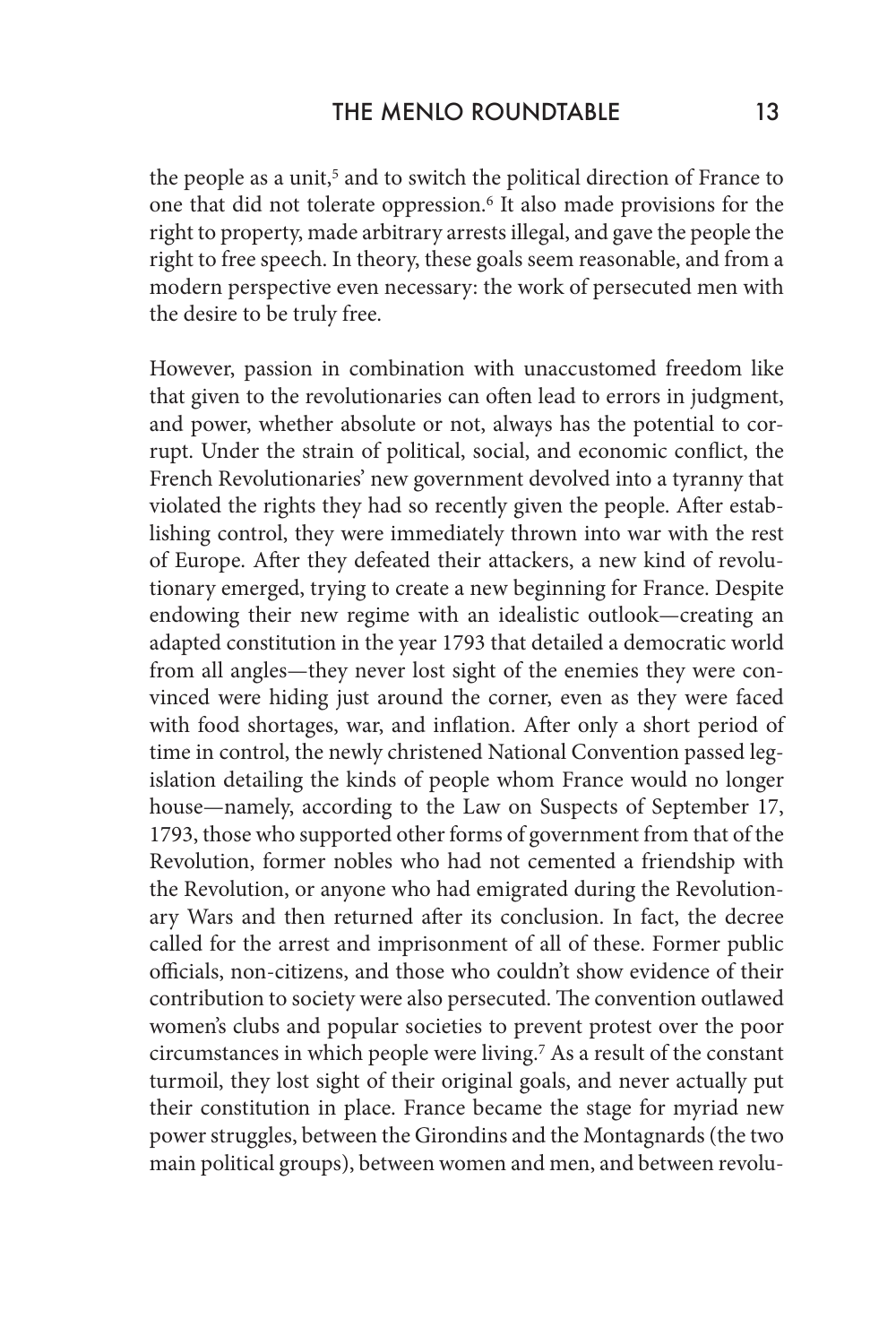#### 14 Adriana Mendez Leal

tionaries and their enemies.8 Eager to ensure dominance, the National Convention's Committee of Public Safety began executions of any who fell under the Law of Suspects, leading to the public deaths of tens of thousands of their opponents.9 A government that had been established to advocate freedom, social and political equality, and fair treatment was now completely contradicting its own values. Perhaps the most conspicuous and reproachable offense was the institution of the Law of 22 Prairial Year II, passed on June 10, 1794, which removed the previous legal trial system and eliminated lawyers and both oral and written testimony, declaring them to be too easily manipulated and susceptible to corruption. The new system did not allow defendants to state their case, and led to over 1,515 executions in just two months.10 The government seemed to have truly lost its way and all sense of justice. The constitution created under the same politicians declared that "[T]he law ought to protect public and personal liberty against the oppression of those who govern. … [N]o one ought to be punished except after having been heard or legally summoned, and except in virtue of a law promulgated prior to the offense. The law which would punish offenses before it existed would be a tyranny; the law ought to impose only penalties that are strictly and obviously necessary."11 They had lost the liberty that they had fought so hard for. For this reason, the revolution failed in the short term. The same men who had represented relief from oppression had become its advocates and enforcers.

Still, the ideas nurtured during the Revolution of 1789 did not die in later years. Almost immediately after the Revolution, the population of Haiti, a French Caribbean colony consisting of 500,000 slaves, 30,000 free "people of color" and 40,000 Europeans, declared their independence from France, using many of the same ideas instituted by the French Revolution itself. A massive slave revolt began in 1791, echoing the protests of the poorer Europeans who wanted economic equality for citizens. A quasi-civil war ensued, with people from different walks of life fighting against each other for the "unalienable rights" that the Declaration had given them. On January 1, 1804, Haiti finally achieved formal political independence after the slaves had successfully defeated their oppressors. The new régime gave all citizens equal rights, regardless of class, socio-economic background, or race. While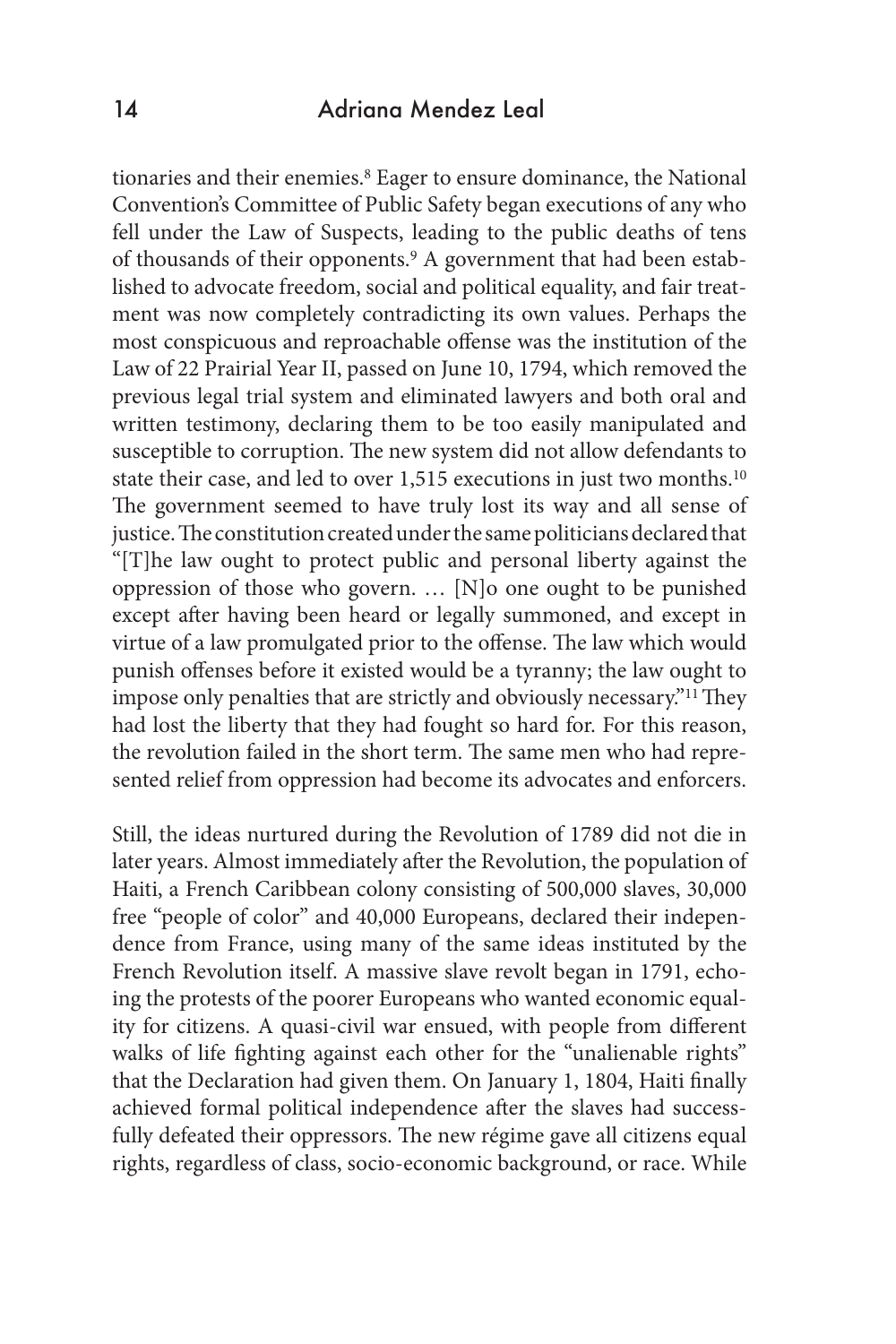these ideals didn't last, and whites were afterwards persecuted in Haiti, the ideas inherited from the French Revolution were a key factor in the liberation of the Haitian colony and in the government that they attempted to establish.12 Their new government promoted equality, at least in theory, due to the influence of the French rights movement. When a third model of the French Republic came into existence in 1870 after the defeat of Napoleon III by Prussia and the political turmoil it caused, it echoed many of the principles of the Revolution of 1789, focusing in particular on the responsibility of the government to the people.13 It gave the people the rights that they were supposed to have been given by the Constitution of 1793. The movement promoting egalitarianism continued to flourish, giving power to these newly inalienable rights and transforming political France into a Republic that gave power to all the people.14 And in fact, these ideals did reach all the way to the modern world when after the Second World War a nascent entity as important as the U.N., charged with the protection of the rights of humankind, chose to adopt the values of those impoverished men of 200 years before, and gave their ideals primacy over other ideologies, cementing them worldwide.

The Revolutionaries of 1789 could not have known how deeply their policies would impact the world nor how long-lived their ideas would ultimately be. Their vision of a society that accepts the views of its entire people, whether that society is a democracy or not, changed the global definition of "human rights." They advocated certain entitlements, protecting individuals from exploitation, persecution, or false prosecution. They connected the social and political aspects of life in an unprecedented manner. As a result, even though the Revolution of 1789 was not successful in the short term, due to its devolution into the Reign of Terror, it was nevertheless ultimately successful in terms of its monumental impact on future societies.  $\bullet$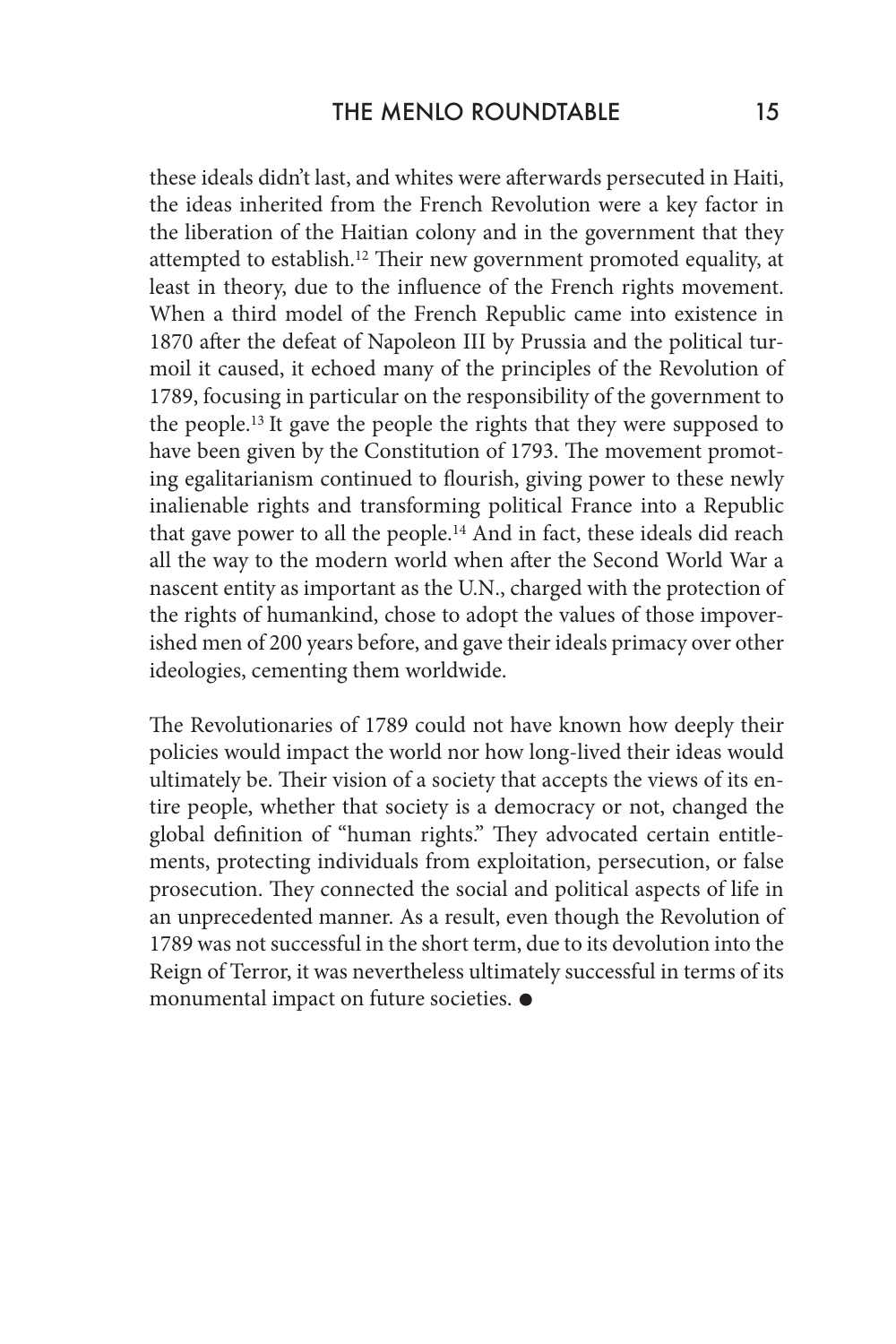### **Notes**

1. "Statistics of World War II," *The History Place* (2009), http://www.historyplace.com/worldwar2/timeline/statistics.htm (accessed November 8, 2009).

2. The United Nations, *UN at a Glance* (2009), http://www.un.org/en/aboutun/index.shtml (accessed November 8, 2009).

3. The American Social History Production, *Liberty, Equality, Fraternity* (2009), http://chnm.gmu.edu/revolution/ (accessed November 4, 2009).

4. The American Social History Production, *Liberty, Equality, Fraternity* (2009), http://chnm.gmu.edu/revolution/ (accessed November 4, 2009).

5. Robert W. Strayer, *Ways of the World: A Brief Global History* (New York: Bedford/ St. Martin's, 2009), 504-507.

6. The National Assembly of France, "Declaration of the Rights of Man," August 26, 1789, *The Avalon Project* (2008), http://avalon.law. yale.edu/18th\_century/rightsof.asp (accessed November 4, 2009).

7. Laura Mason and Tracey Rizzo, *The French Revolution: A Document Collection* (Boston: Houghton Mifflin, 1999), 221, 225, 230-232.

8. Georges Lefebvre, *The French Revolution: From its Origins to 1793*  (New York: Columbia University Press, 1962), 264-265.

9. Robert W. Strayer, *Ways of the World: A Brief Global History* (New York: Bedford/ St. Martin's, 2009), 504-507.

10. Laura Mason and Tracey Rizzo, *The French Revolution: A Document Collection* (Boston: Houghton Mifflin, 1999), 240-241.

11. Frank Maloy Anderson, *The Constitution and Other Select Documents Illustrative of the History of France, 1789-1907* (New York: Russell and Russell, 1908), 171-174.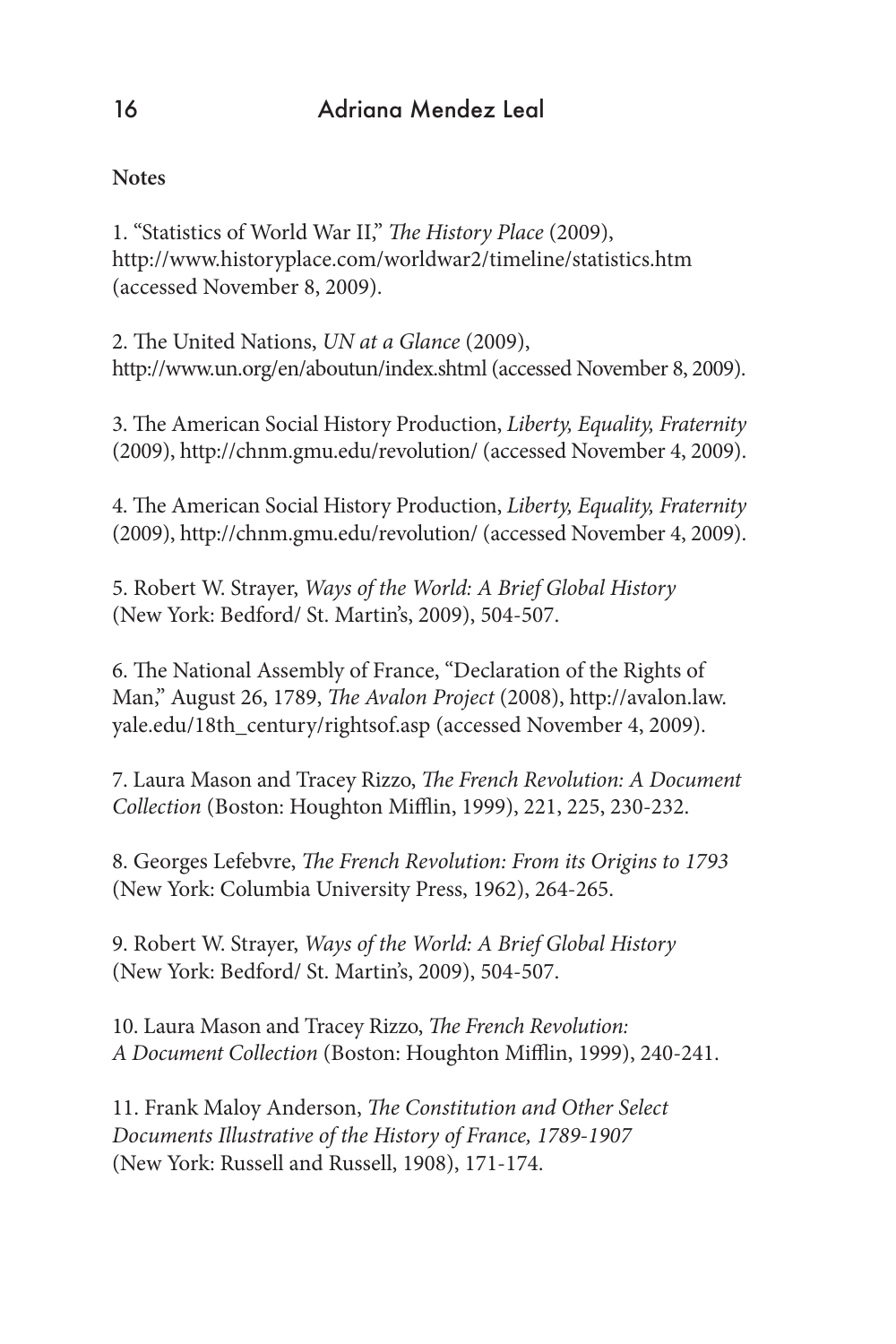12. Robert W. Strayer, *Ways of the World: A Brief Global History* (New York: Bedford/ St. Martin's, 2009), 510-511.

13. Stephen Tonge, "Republics in French History," September 2009, http://www.historyhome.co.uk/europe/3rd-rep.html (accessed December 12, 2009).

14. Jacques Sole, *Questions of the French Revolution: A Historical Overview* (New York: Random House, 1989), 224-239.

#### **Bibliography**

The American Social History Production. *Liberty, Equality, Fraternity*. 2001. http://chnm.gmu.edu/revolution/ (accessed November 4, 2009).

Anderson, Frank Maloy. *The Constitution and Other Select Documents Illustrative of the History of France, 1789-1907*. New York: Russell and Russell, 1908.

*Encyclopedia Brittanica Online*, s.v. "French Revolution." http://search.eb.com/eb/article-2496. (accessed November 6, 2009).

Lefebvre, Georges. *The French Revolution: From its Origins to 1793*. New York: Columbia University Press, 1962.

Mason, Laura and Tracey Rizzo. *The French Revolution: A Document Collection.* Boston: Houghton Mifflin, 1999.

The National Assembly of France. "Declaration of the Rights of Man." August 26, 1789. *The Avalon Project*, 2008. http://avalon.law.yale.edu/18th\_century/rightsof.asp (accessed November 4, 2009).

Sole, Jacques. *Questions of the French Revolution: A Historical Overview*. New York: Random House, 1989.